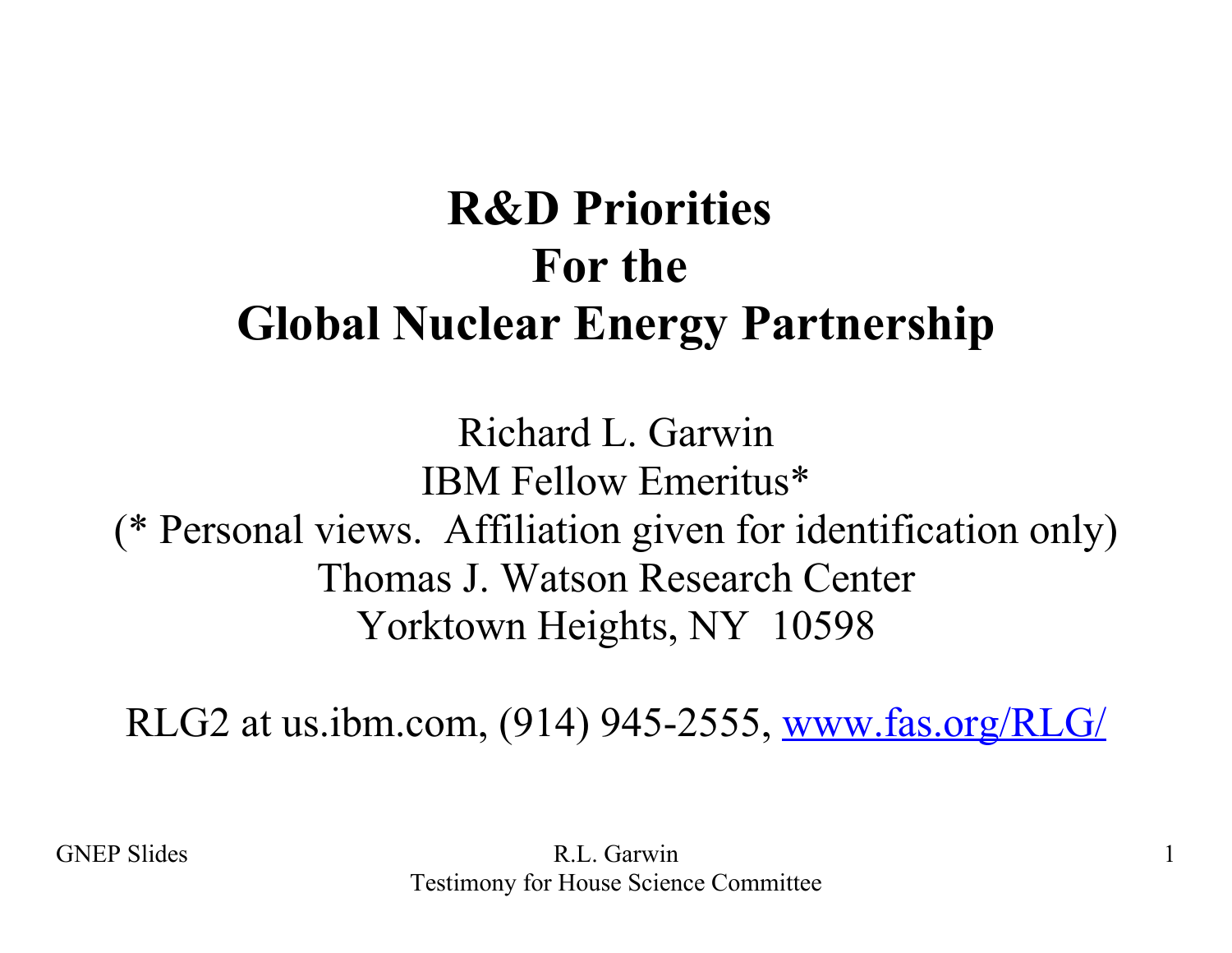## **Comments on GNEP**

- US nuclear power plants (103 of them) provide almost 20% of US electricity. First, do no harm.
- •GNEP includes provision of reactor fuel to international partners and take back of spent fuel for disposal. Need to create an international system.
- •Reprocessing can extend uranium resource for lightwater reactors (LWR) by 20% at most, at a cost per kg of \$130-1000. DOE purpose is primarily to save repository resource; at what cost and risk?
- Yucca Mountain can be extended and replicated; dry cask storage is cheap and safe for 50-100 years.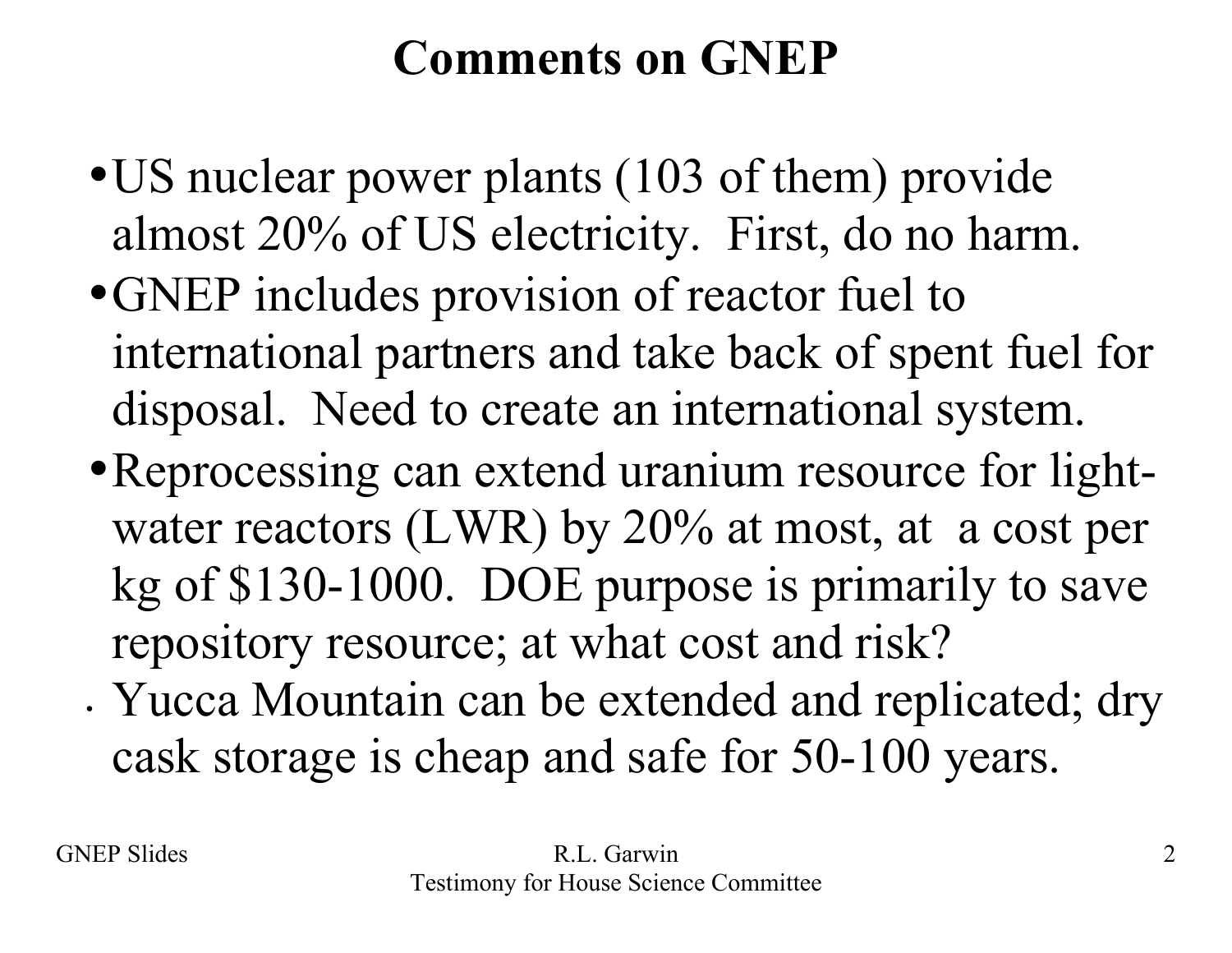## **Comments on GNEP (2)**

- GNEP does not propose reprocessing and recycle into LWRs, and for good reason.
- •Once-through US fuel cycle is far more proliferation resistant than is the proposed UREX+ reprocessing oTo obtain 10 kg of Pu, must steal and reprocess 1000 kg of self-protecting spent fuel; vs. oUREX+: must steal 11 kg of separated Pu
- GNEP's proposed UREX+ separation for LWR fuel and burning in fast-neutron Advanced Burner Reactors—ABR—is far more costly than enhancing the repository space. YM estimated at 200,000 tons.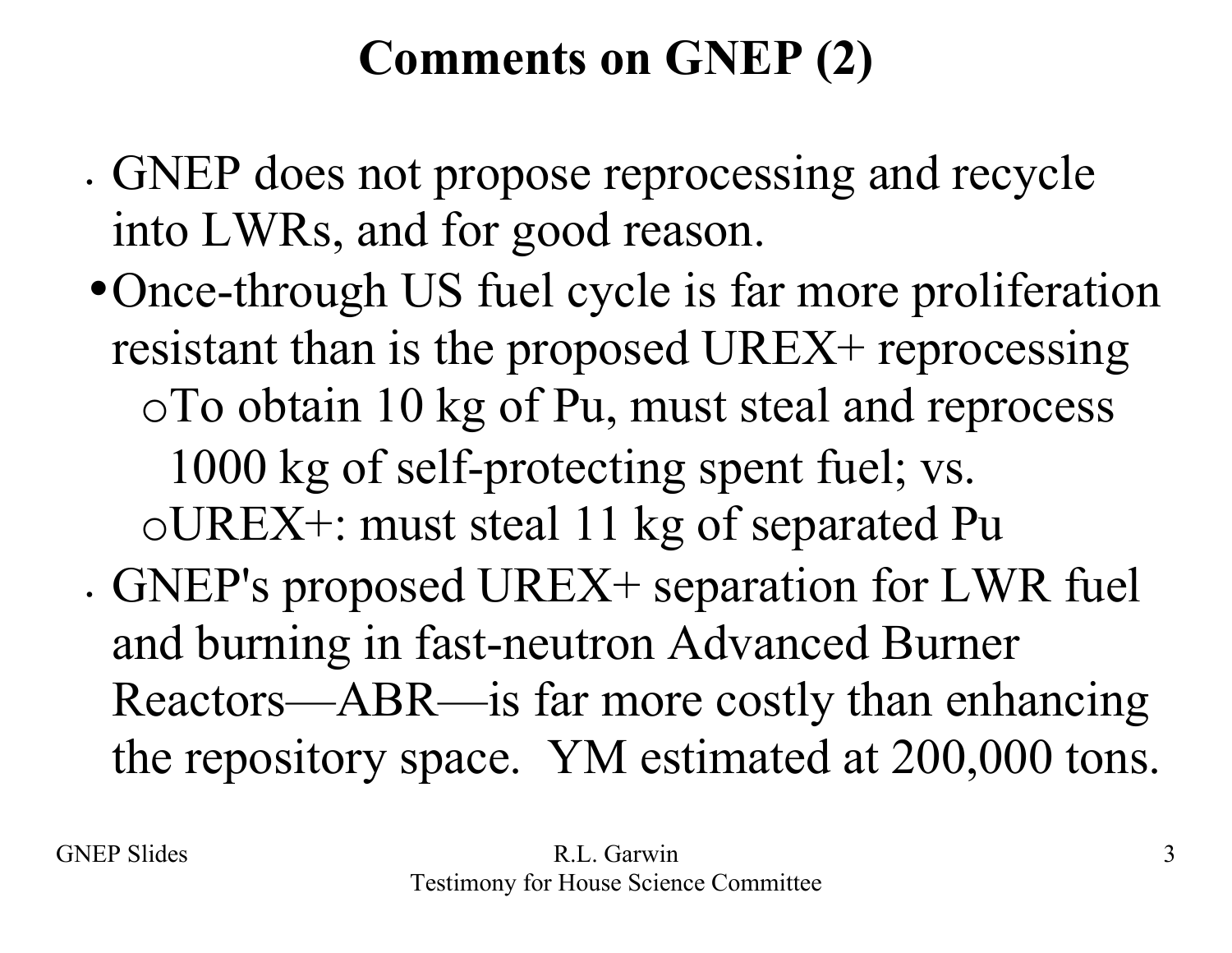# **Comments on GNEP (3) (Reprocessing and Burning of Transuranics)**

- •Defining the GNEP program without the promised systems analysis tool is like driving without a map
- The \$155 M first-year UREX+ program is misguided oUREX not significantly better than PUREX oIt is ABR-fuel reprocessing that needs  $99+%$ efficiency, not the LWR that is done just once
- The ABRs (at least 30% of the LWR population) will need to be government operated or heavily subsidized.
- Big gamble is the ABR, fuel form, fuel reprocessing; needs extended design competition (decades).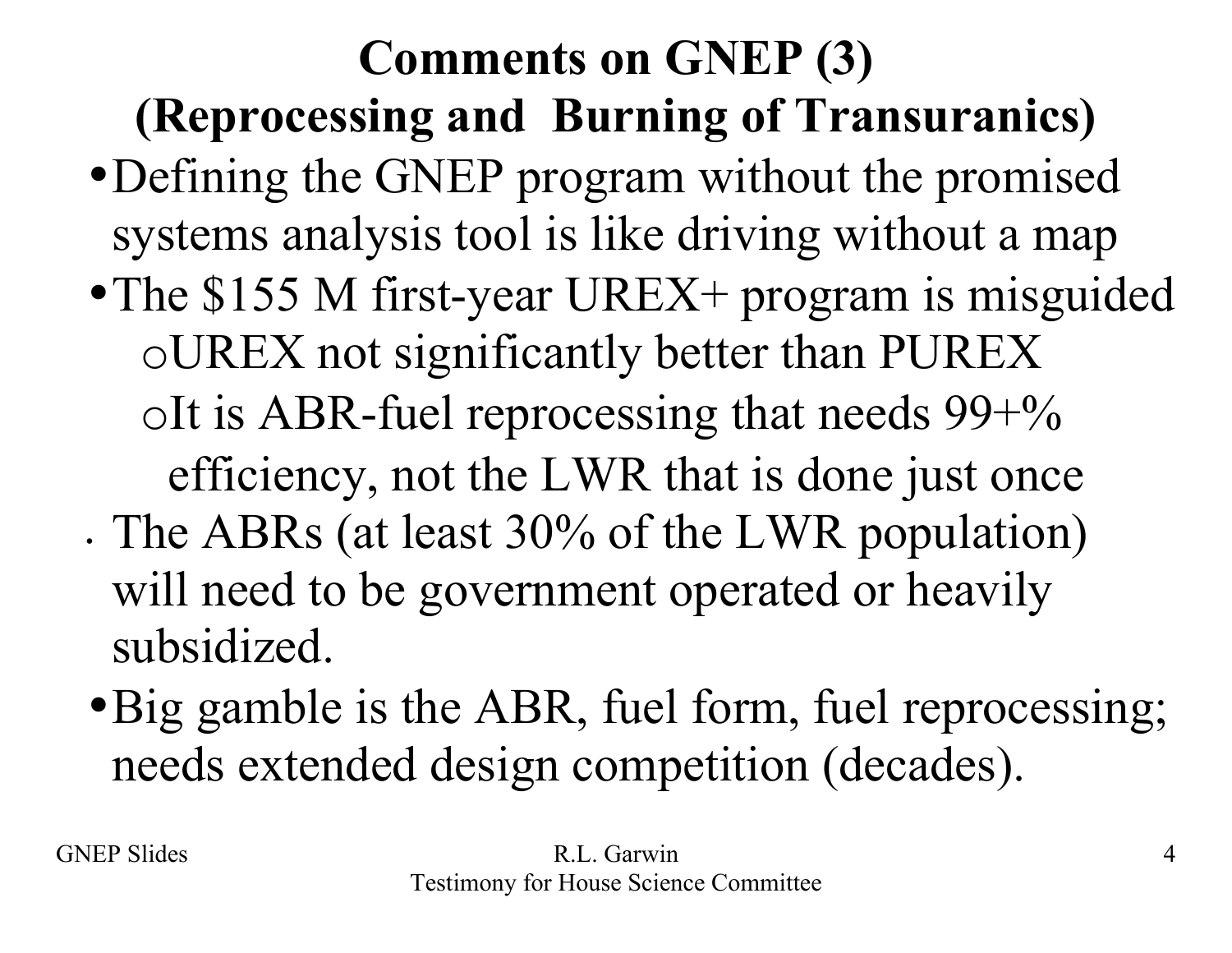## **What to do?**

- Lift arbitrary 62,000 ton cap on Yucca Mountain
- Commit to dry-cask interim storage for up to 100 yr
- •USG take the lead in creating an international system for assured supply of LEU reactor fuel, and assured disposal
- USG lead in institutional design to encourage commercial, competitive mined geologic repositories, certified by IAEA, to accept IAEAcertified spent fuel forms and IAEA-certified highlevel waste packs such as vitrified fission products.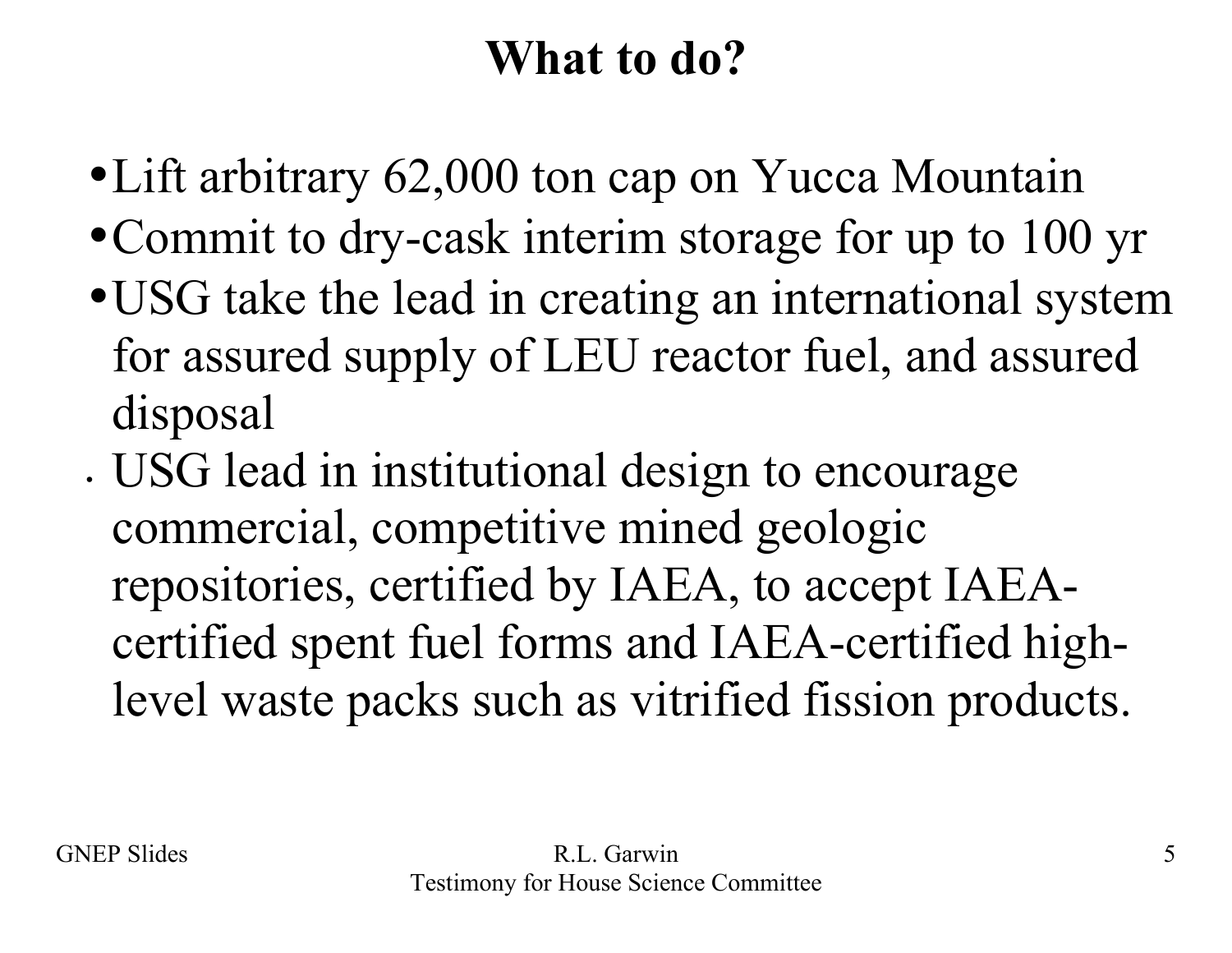#### Outsource to repositories elsewhere, not just in the U.S..

GNEP Slides 6 Testimony for House Science Committee